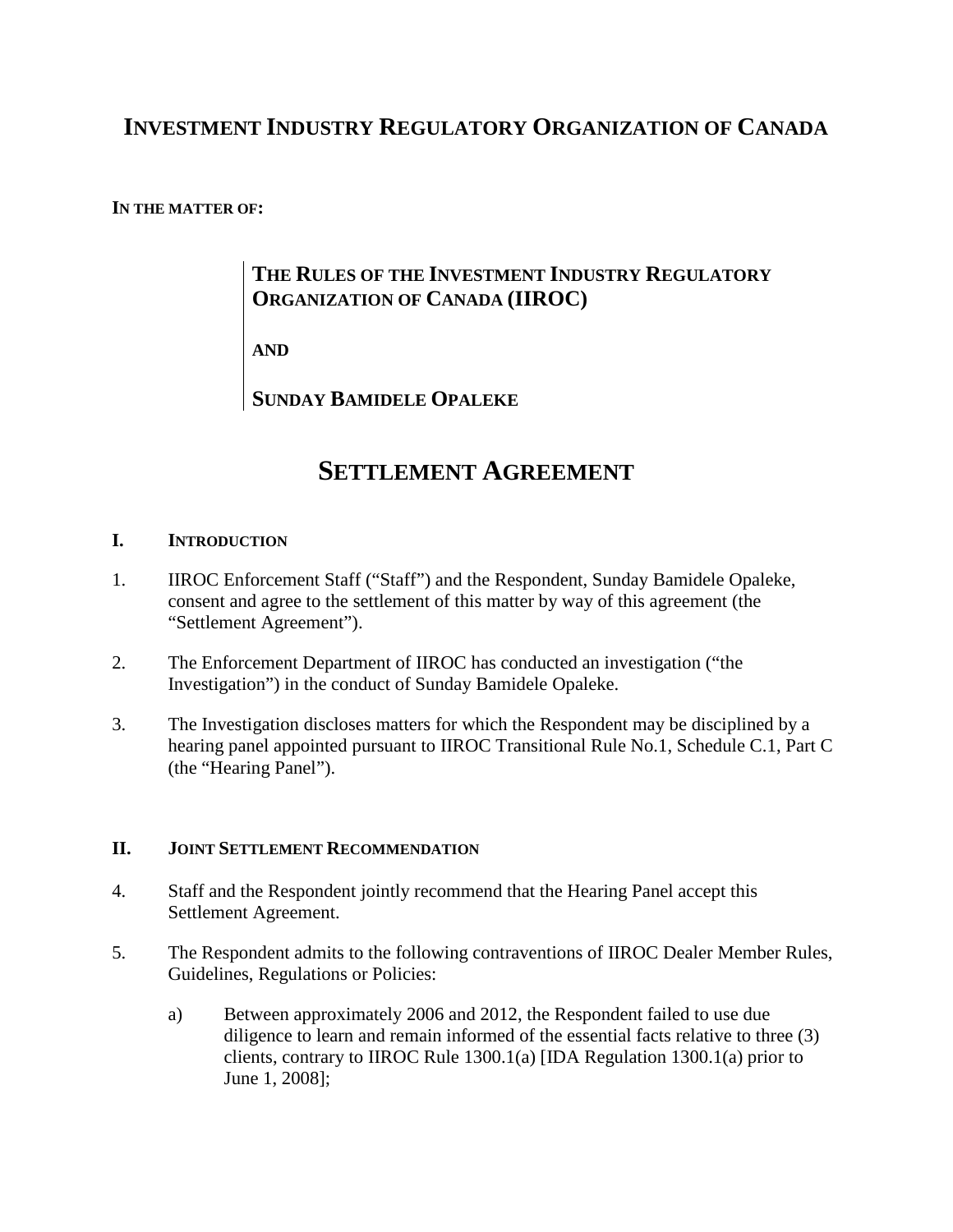- b) Between approximately 2007 and 2012, the Respondent made investment recommendations that were not suitable for three (3) clients, contrary to IIROC Rule  $1300.1(q)$  [IDA Regulation  $1300.1(q)$  prior to June 1, 2008];
- c) Between approximately 2006 and 2011, the Respondent made discretionary trades in the accounts of three (3) clients without first having the accounts approved and accepted as discretionary accounts, contrary to IIROC Dealer Member Rules 1300.4 and 1300.5 [IDA Regulation 1300.4 and 1300.5 prior to June 1, 2008];
- d) Between approximately 2007 and 2012, the Respondent engaged in unauthorized trading with respect to one (1) client and thereby engaged in conduct unbecoming or detrimental to the public interest contrary to IIROC Dealer Member Rule 29.1 [IDA By-Law 29.1 prior to June 1, 2008];
- e) In or about July, 2011, the Respondent offered to personally guarantee results through undisclosed compensation to one client, contrary to IIROC Dealer Member Rule 29.1.
- 6. Staff and the Respondent agrees to the following terms of settlement:
	- a) Fine in the amount of \$85,000;
	- b) Suspension from registration with IIROC in any capacity for a period of 1 year.
- 7. The Respondent agrees to pay costs to IIROC in the sum of \$10,000.

# **III. STATEMENT OF FACTS**

# **(i) Acknowledgment**

8. Staff and the Respondent agree with the facts set out in this Section III and acknowledge that the terms of the settlement contained in this Settlement Agreement are based upon those specific facts.

# **(ii) Factual Background**

- 9. The Respondent Sunday Bamidele Opaleke ("Opaleke") was a Registered Representative ("RR") responsible for the accounts of four clients – SH; JB; RM and JR.
- 10. Opaleke failed to know three of his clients, who were retired and/or vulnerable with limited incomes and little investment knowledge. He also failed to ensure that his recommendations were suitable for these clients as he recommended almost no low risk securities.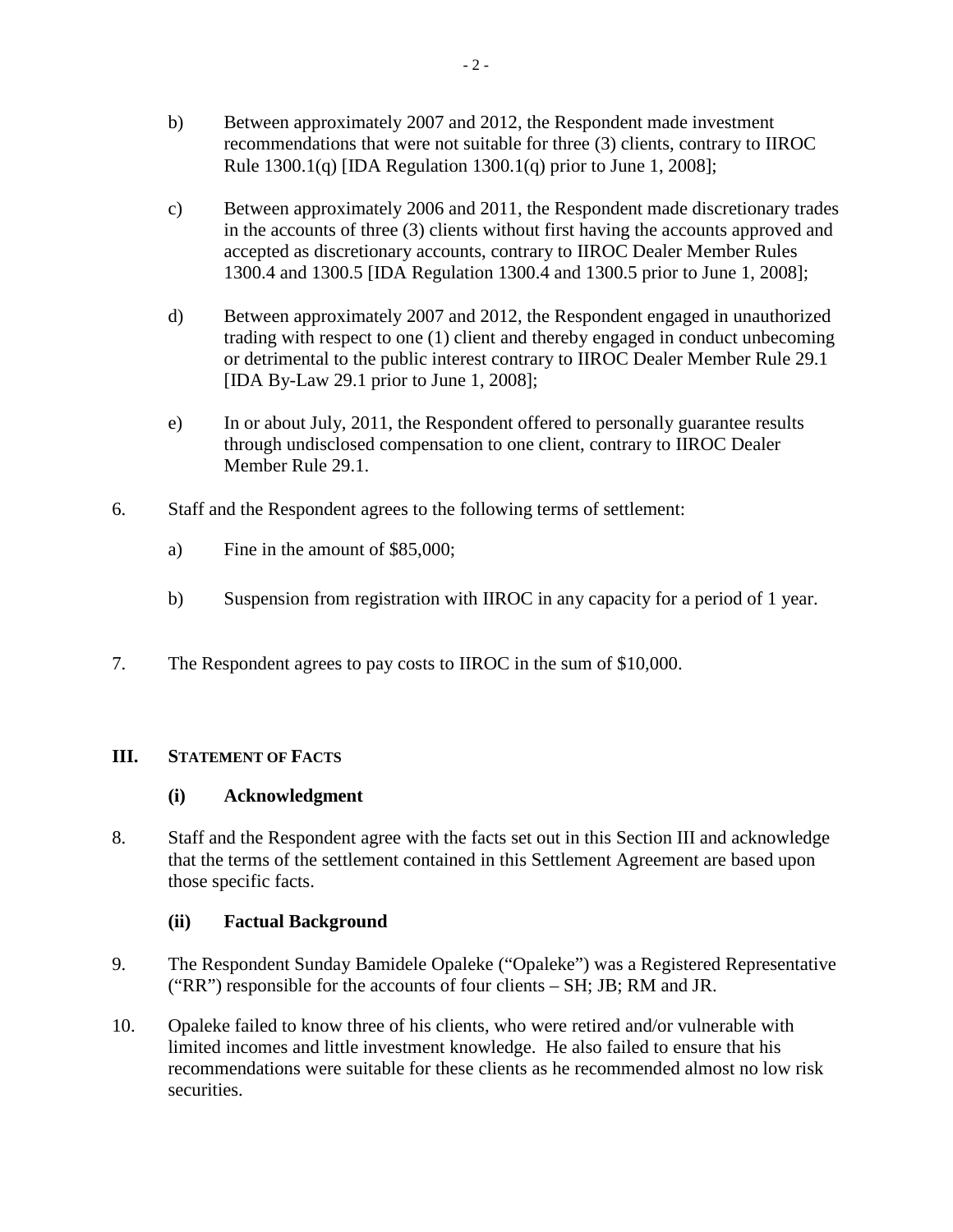- 11. In the case of two of these vulnerable clients, Opaleke recommended significant use of margin. The use of margin, which was over 40% of market value of the accounts for extended periods of time, was not suitable for these clients in the circumstances.
- 12. In addition, he engaged in discretionary trading in the accounts of three clients, and engaged in unauthorized trading in one client account.
- 13. Opaleke also offered to personally guarantee results through undisclosed compensation to one client.

# **Registration History**

- 14. Opaleke joined Edward Jones in 1998 and at all material times he was employed with Edward Jones in a sub-branch in Winnipeg, Manitoba.
- 15. Opaleke was the only RR on site at his sub-branch, and he was supported by an assistant who handled administrative duties.
- 16. Opaleke did not have the authority to conduct discretionary trades in any client accounts.
- 17. On April 17, 2012, Edward Jones terminated his employment. He has not worked in a registered capacity since that date.

# **Client - SH**

# Failure to Know Your Client

- 18. SH first opened accounts with Opaleke in 1998. She suffers from permanent physical disability and poor short-term memory as a result of a 1996 motor vehicle accident. She is not able to work due to her disability, and her income consists of disability benefit payments, and spousal support payments from her ex-husband.
- 19. In 2008, SH sold her home in Winnipeg and moved into a cottage outside the city in order to improve her financial position. She received net proceeds from the sale of approximately \$144,000.
- 20. In January, 2009, the net sale proceeds were deposited with Opaleke, as SH was looking to Opaleke for advice and direction concerning the investment of these funds. Her objective was to earn 6% per annum while protecting the principal as she needed to rely on these funds in the future for income.
- 21. A February 2009 client account update form for her primary account, the Canadian Margin account, states that SH was 44 years old with "limited" investment knowledge. Her stated annual income was \$21,000, and she had net liquid assets of \$175,000. In effect, nearly her entire net worth was comprised of the proceeds from the sale of her home.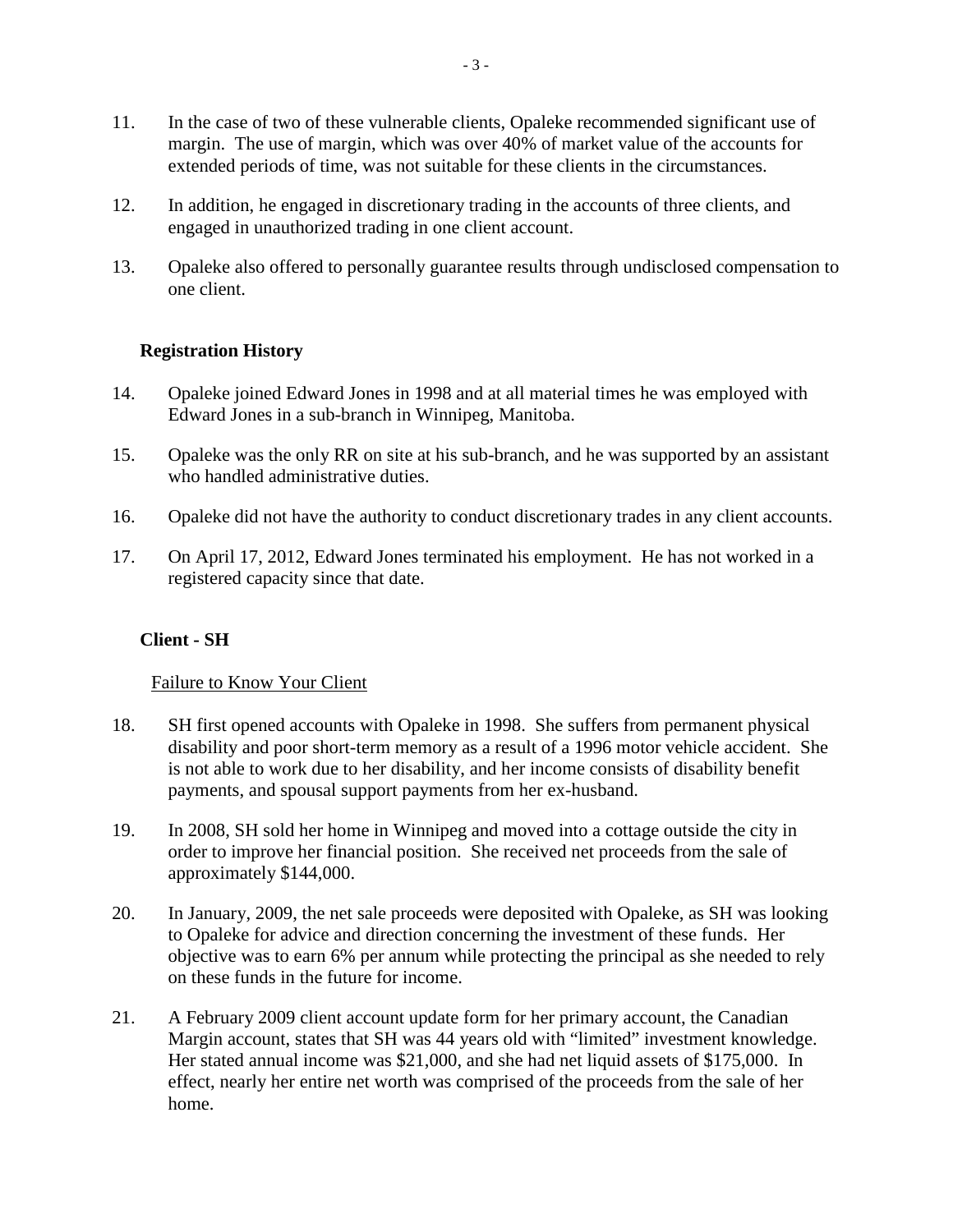- 22. Her stated risk tolerance and investment objective parameters were 5%-95%-0% (lowmedium-high); with investment objectives of cash 5%; income 59%; growth/income 20%; growth 1%; aggressive 0%; aggressive income 15%.
- 23. In August, 2011, her account was updated to risk tolerance of 0%-51%-49% (lowmedium-high); and investment objectives of cash 0%; income 28%; growth/income 23%; growth 0%;aggressive 34%; aggressive income 15%.
- 24. From at least February, 2009 onward, the stated parameters permitted too much risk and were inconsistent with the client's true financial situation, investment knowledge, investment objectives and risk tolerance.
- 25. As such, they were not appropriate for a vulnerable client with limited income and investment knowledge, who intended to rely on her investments for income.

# Suitability

- 26. Between June, 2007 and June, 2011, the total average balance in her accounts was \$129,293.
- 27. The securities recommended to SH by Opaleke were nearly all medium risk preferred shares and equity mutual funds. On average, approximately 5% of her holdings were in low risk, fixed income securities.
- 28. During the relevant period of approximately January, 2007 to October, 2011, SH's account earned a profit of \$8,242, a gain of 5%. During the same period, the S&P/TSX Composite Total Return Index increased 7.3% and a DEX Universe Bond Index fund returned 27.3%.
- 29. The lack of low risk, income-producing securities was too aggressive for a client who could not work, had limited investment knowledge, and was focused on capital preservation.
- 30. As such, the recommended securities were not suitable for the client in light of her employment status, investment knowledge, and financial circumstances.

# Discretionary Trading

- 31. In an email dated February 10, 2012 in response to a query from the Edward Jones compliance department, Opaleke stated that SH gave him "verbal trading authorization" to execute trades when he was unable to contact her.
- 32. In subsequent emails to his compliance department on February 13 and 14, 2012, Opaleke identified seven (7) specific trades in her account between June, 2006 and October, 2011 that he had executed without obtaining her prior authorization.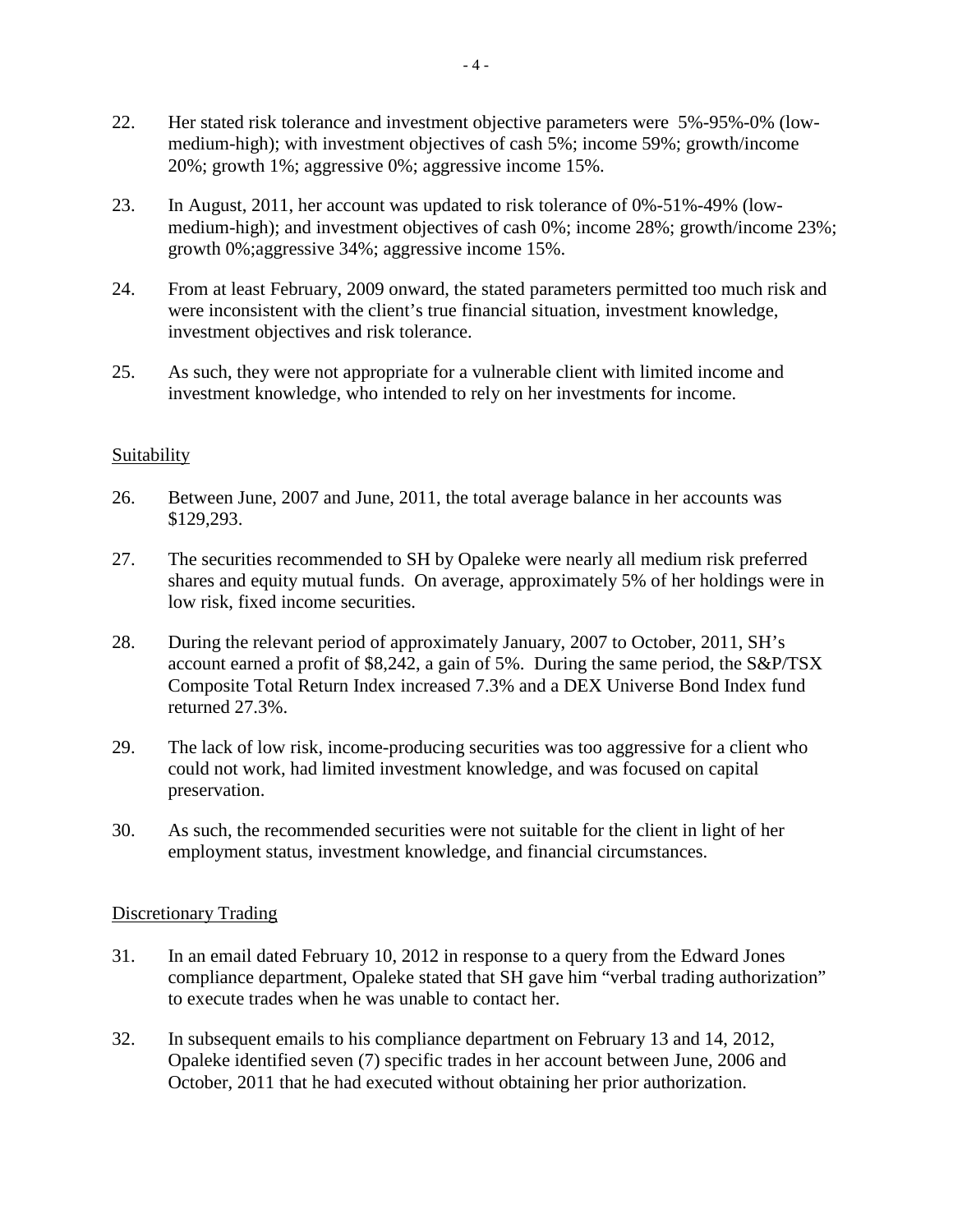- 33. In an interview with Staff conducted on January 22 and 31, 2013, Opaleke advised Staff that although he did not have specific prior authorization for the seven trades, he had executed these trades pursuant to a "verbal authorization agreement" with SH which permitted him to sell securities at his discretion.
- 34. Although Opaleke did not have discretionary authority over any of SH's accounts, and the accounts were not approved as discretionary, Opaleke conducted the seven trades in SH's account at his discretion.

# **Client – JB**

# Failure to Know Your Client

- 35. JB was a 57 year old registered nurse when she first opened an account with Opaleke in or about June, 2004.
- 36. JB intended to rely on her investments when she retired, and her primary concern was having sufficient money for retirement. She was a single parent with very limited investment knowledge and she also needed money to help her son and daughter financially.
- 37. Between 2004 and 2012, JB held a total of four accounts a Canadian margin account; a US margin account; an RRSP; and a TFSA. Most of the trading activity was carried out in the Canadian and US margin accounts. However, the majority of JB's holdings were in her Canadian margin and RRSP accounts.
- 38. The June, 2004 NCAF for the Canadian margin account and the RRSP account states that she had an annual income of \$56,000, and net liquid assets of \$175,000. Her risk tolerance parameters were 25%-70%-5% (low – medium – high) and her investment objectives were 5% cash; 20% income; 45% growth and income; 25% growth; 5% aggressive; and 0% aggressive income. At the time, she was 57 years old.
- 39. An April, 2006 update for the Canadian margin account changed the risk tolerance parameters to 4%-83%-13% (low-medium-high) and the investment objectives to 0% cash; 4% income; 46% growth and income; 37% growth; 13% aggressive; and 0% aggressive income.
- 40. A May, 2006 NCAF update for the RRSP account changed the risk tolerance parameters to 4%-83%-13% (low-medium-high) and the investment objectives to 0% cash; 4% income; 38% growth and income; 45% growth; 13% aggressive; and 0% aggressive income.
- 41. The September, 2007 NCAF update for the Canadian margin account states that she had an annual income of \$56,000, and net liquid assets of \$ 175,000. Her risk tolerance parameters were 3%-73%-24% (low – medium – high) and her investment objectives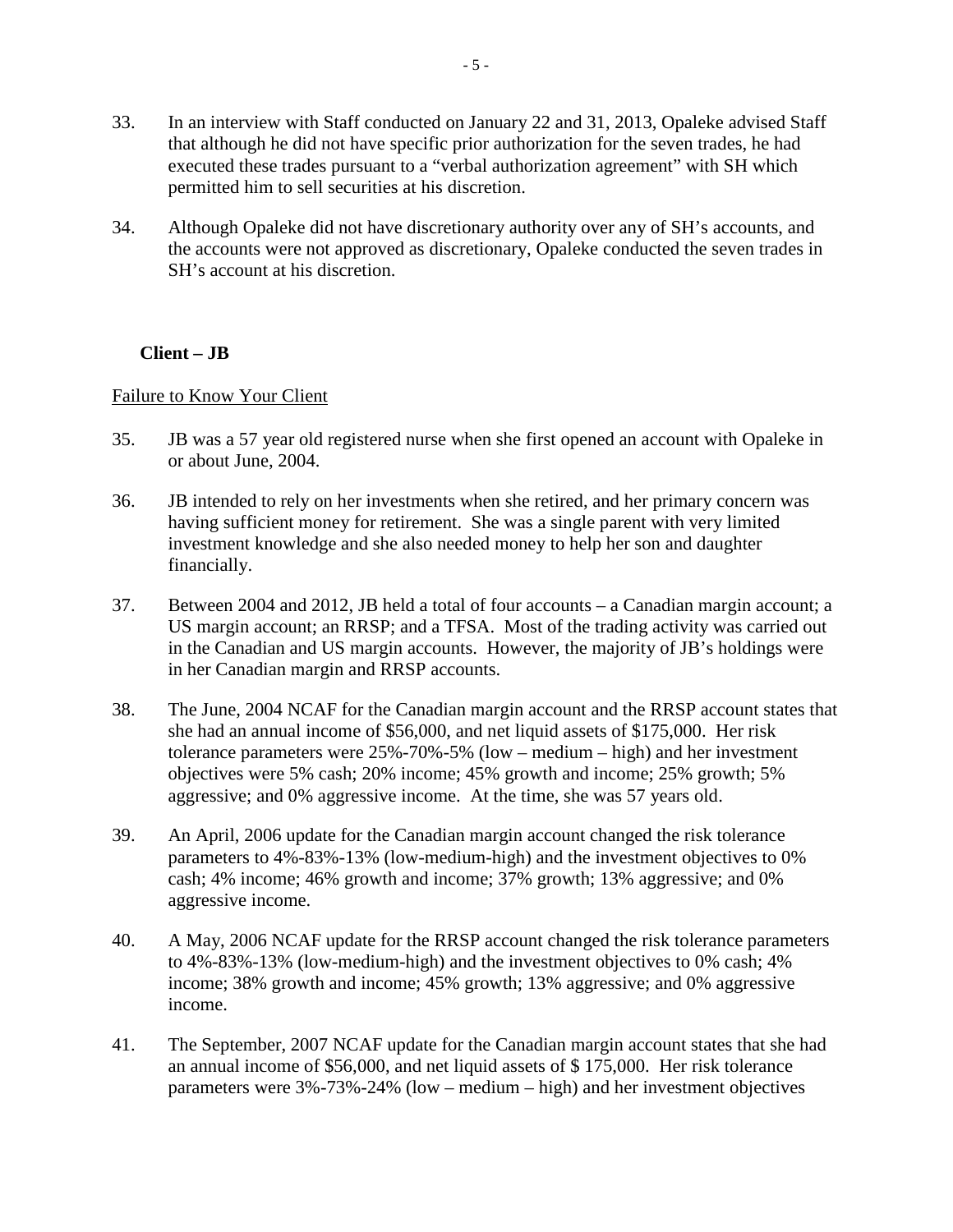were 0% cash; 3% income; 48% growth and income; 25% growth; 24% aggressive; and 0% aggressive income. At the time, she was 60 years old.

- 42. Despite her pending retirement, the level of risk in JB's accounts actually increased over time.
- 43. JB retired in 2008, but returned to work on a casual basis in 2010.
- 44. From at least April, 2006 onward, the stated parameters permitted too much risk and were inconsistent with the client's true financial situation, investment knowledge, investment objectives and risk tolerance.
- 45. As such, they were not appropriate for a vulnerable client with limited investment knowledge, who intended to rely on her investments for income.

# **Suitability**

- 46. Between June, 2007 and December, 2011, the total average balance in her accounts was \$182,645.
- 47. The securities recommended to JB by Opaleke were nearly all medium risk issuers and equity mutual funds. Less than 5% of her combined holdings in the Canadian margin and RRSP accounts were in low risk, fixed income securities.
- 48. In addition, although JB did not know what margin was, or how it worked, there was a significant use of margin in the Canadian and US margin accounts.
- 49. During the time period of January, 2007 to April, 2012, the level of margin in the Canadian margin account ranged from 41% to 48% of the market value in 29 of the 64 months.
- 50. Between January, 2007 and April, 2012, the four accounts sustained total losses of \$91,853, which is 40.3% of the net amount invested. During the same period, the S&P/TSX Composite Total Return Index increased 9.5% and a DEX Universe Bond Index fund returned 29.8%.
- 51. The lack of low risk, income producing securities was too aggressive for a client who was a vulnerable senior with limited investment knowledge, and who intended to rely on her investments in retirement.
- 52. In addition, the recommended use of a high degree of leverage through margin was not at all suitable for JB as it significantly increased the level of risk and resulting losses in her accounts.
- 53. As such, the recommended securities, in combination with the high use of margin, were not suitable for the client in light of her age, employment status, investment knowledge, and financial circumstances.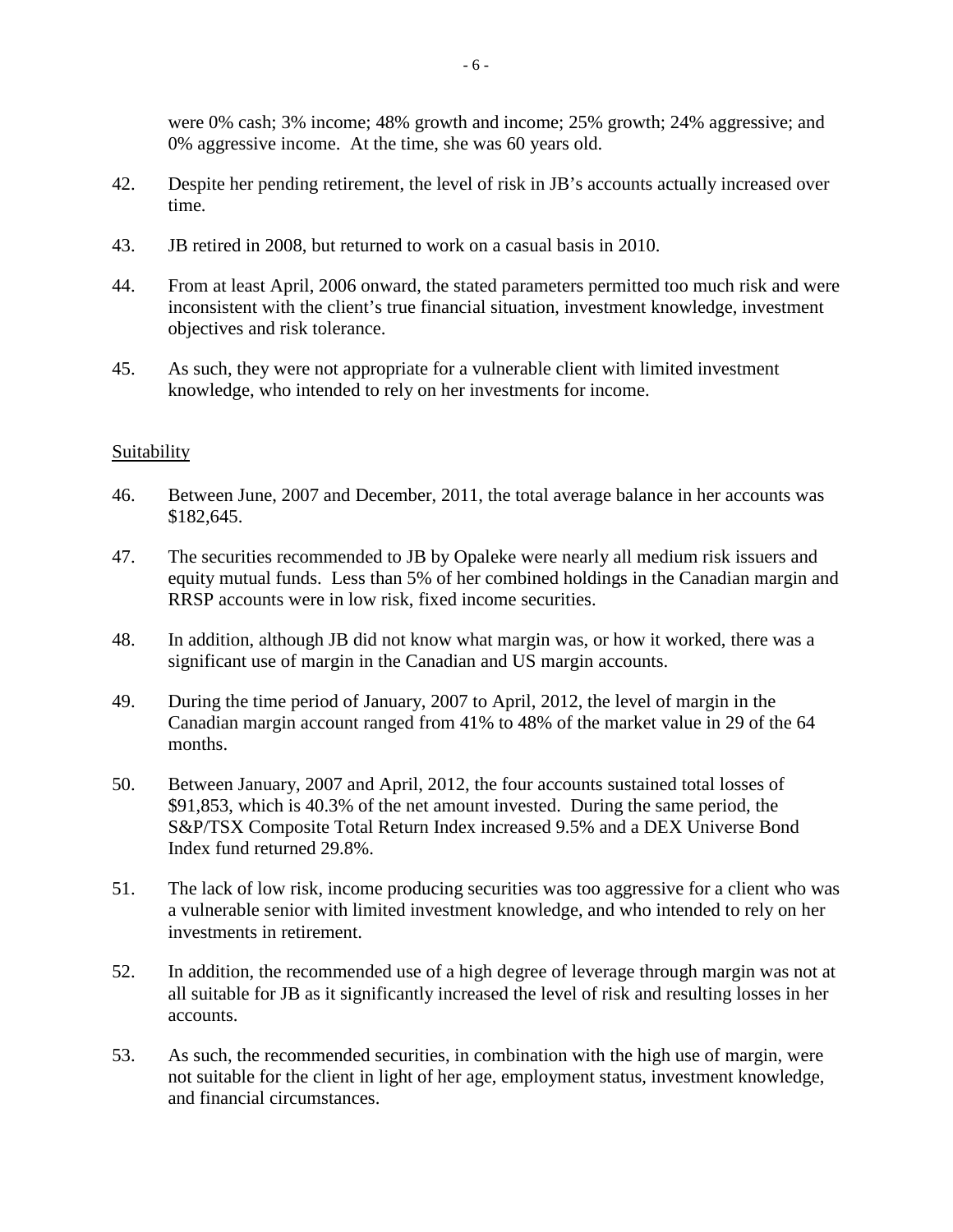#### **Unauthorized Trading**

- 54. JB travelled outside of the country on vacation numerous times per year and was not available to be contacted during those periods.
- 55. Between 2007 and 2012, 32 trades were conducted in her RRSP account during time periods when she was out of the country. Only 5 of these 32 trades are documented by file notes suggesting contact with JB.
- 56. Opaleke executed 27 trades in JB's RRSP account without first obtaining her prior authorization.

# **Client - RM**

# Failure to Know Your Client

- 57. RM, a sales and marketing representative, was 57 years old when she first opened accounts with Opaleke in 2002.
- 58. She held a Canadian margin account, an RRSP account and a TFSA with Opaleke.
- 59. A March, 2006 NCAF for her RRSP account states that she had moderate investment knowledge, an annual income of \$40,000, and net liquid assets of \$75,000; with risk tolerance parameters of 12%-68%-20% (low – medium – high) and investment objectives of 0% cash  $-12$ % income  $-43$ % growth/income; 25% growth; 20% aggressive; and 0% aggressive income.
- 60. A July, 2008 NCAF for her Canadian margin account provides the same income and liquid asset particulars as the RRSP account. It states that she had risk tolerance parameters of 0% -72% - 28% (low – medium – high), and investment objectives of 0% cash ; 0% income– 59% growth/income; 13% growth; 28% aggressive; and 0% aggressive income.
- 61. RM had limited investment knowledge and assets. She was seeking low risk investments as she needed to rely on her investments in retirement.
- 62. Now 67 years old, RM continues to work as a sales representative earning \$40,000 per year.
- 63. From at least March, 2006 onward, the stated risk parameters permitted too much risk and were inconsistent with the client's true financial situation, investment knowledge, investment objectives and risk tolerance.
- 64. As such, they were not appropriate for a senior client with limited investment knowledge, who intended to rely on her investments for income.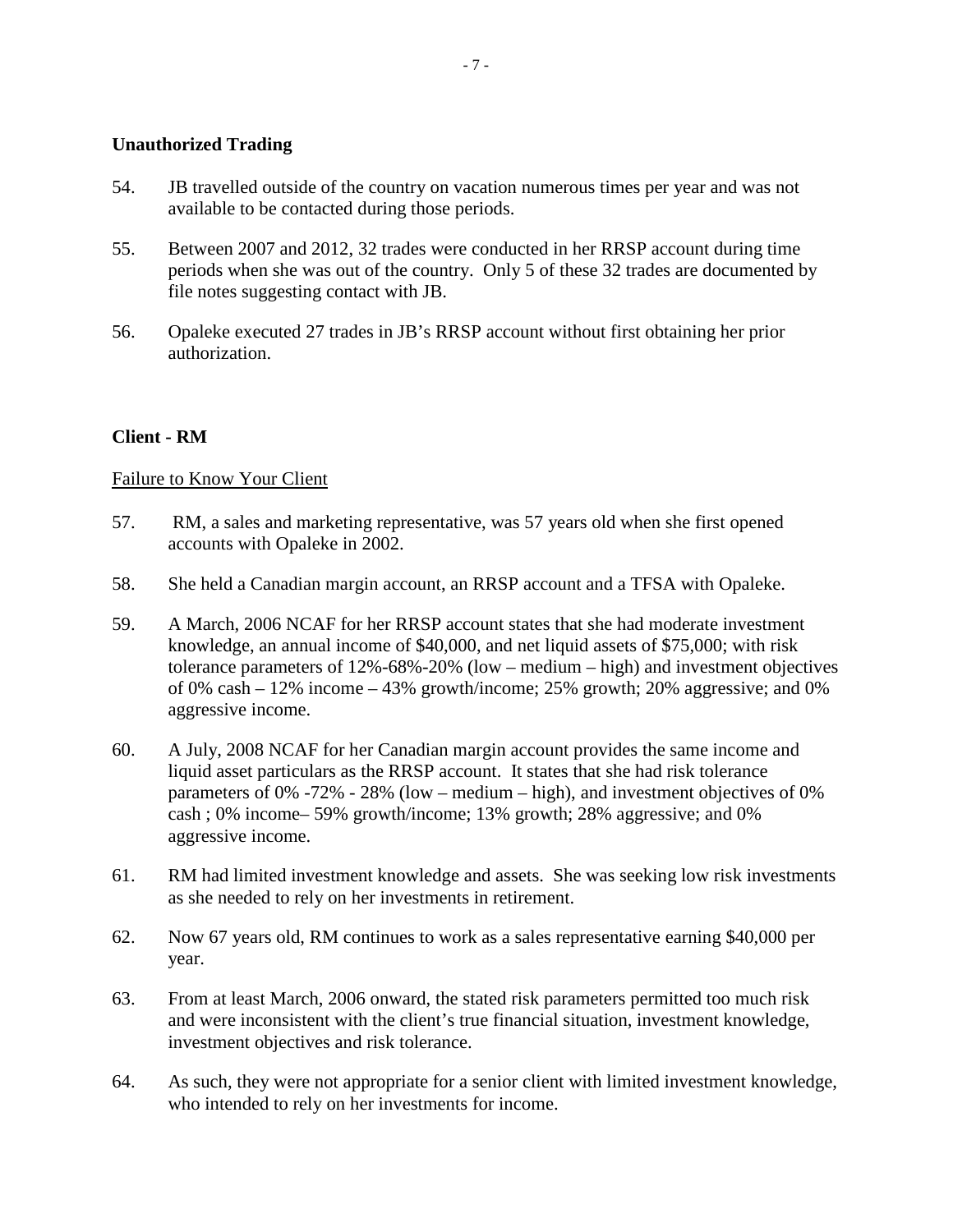#### **Suitability**

- 65. Between June, 2008 and December, 2011, the total average balance in her three accounts was \$57,844.
- 66. The securities recommended to RM by Opaleke were nearly all medium risk issuers and equity mutual funds. Between 5% and 11% of her holdings in RRSP account were in low risk, fixed income securities. There were no low risk securities in her Canadian margin account.
- 67. In addition, there was a significant use of margin in the Canadian margin accounts.
- 68. During the period of July, 2008 to April, 2012, the level of margin in the Canadian margin account ranged from 35% to 48% of the market value for 19 of the 47 months.
- 69. Between January, 2008 and April, 2012, RM had total losses of \$6,310, or 7.74% of the net amount invested. During the same period, the S&P/TSX Composite Total Return Index increased 5.8% and a DEX Universe Bond Index fund returned 26%.
- 70. Losses were approximately \$2,573 (9.1%) in the Canadian margin account and \$2,648 (6.1%) in the RRSP account.
- 71. The absence of low risk, income-producing securities was too aggressive for a client who was a vulnerable senior with limited investment knowledge, and who intended to rely on her investments in retirement.
- 72. In addition, the recommended use of a high degree of leverage through margin was not at all suitable for RM as it significantly increased the level of risk, and resulting losses, in her accounts.
- 73. As such, the recommended securities, in combination with the high use of margin, were not suitable for the client in light of her age, employment status, investment knowledge, and financial circumstances.

# Discretionary Trading

- 74. Between January, 2008 and April, 2012, Opaleke executed 70 trades in the RRSP account. Opaleke's electronic notes indicate that he obtained RM's authorization for 14 trades during this period.
- 75. Between January, 2008 and April, 2012, Opaleke executed 25 trades in the Canadian margin account. Opaleke's electronic notes indicate that he obtained RM's authorization for 3 of the trades during this period.
- 76. RM states that she was never contacted by Opaleke in advance of any trades in her accounts.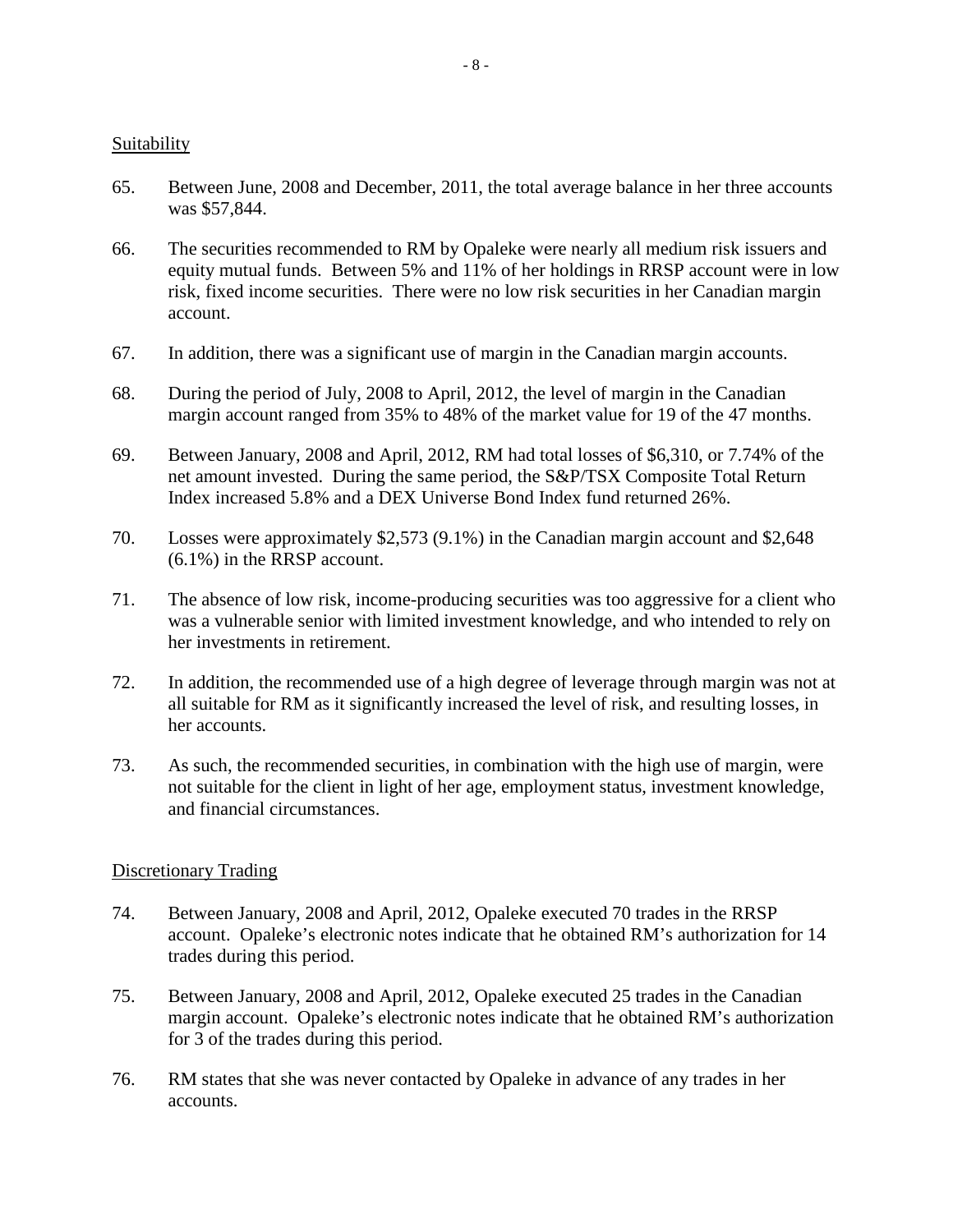- 77. Opaleke's electronic notes do not contain any references to contacts with RM during this period.
- 78. During the material time, Opaleke executed trades in RM's accounts without confirming the details of all trades with RM prior to their execution.

# **Client - JR**

79. JR is RM's 42 year old daughter and also Opaleke's client. She held both a Canadian margin account and a TFSA.

# Discretionary Trading

- 80. According to a 2011 NCAF for her Canadian margin account, she has liquid assets of \$100,000 and an annual income of \$40,000. Her investment experience is described as "moderate".
- 81. Between January, 2008 and April, 2012, Opaleke executed 143 trades in her account. Opaleke's electronic notes indicate that he obtained JR's authorization for 17 of the trades during this period.
- 82. JR states that she was only ever contacted by Opaleke once in advance of a trade in her account, and this occurred approximately 1 month before he was terminated by Edward Jones.
- 83. Opaleke's electronic notes do not contain any references to contacts with JR during this period.
- 84. During the material time, Opaleke executed trades in JR's accounts without confirming the details of all trades with JR prior to their execution.

#### Conduct Unbecoming

- 85. On or about July 11, 2011, Opaleke advised JR that he would ensure that she achieved at least a 7% return in her TFSA. At the time, the TFSA held a balance of approximately \$4,300.
- 86. In a handwritten statement dated July 11, 2011 above Opaleke's signature on an Edward Jones account statement of the same date, it states:

"I will refund the difference between amount invested and market value if below amount invested when security is sold or redeemed"

87. JR did not receive any compensation from Opaleke.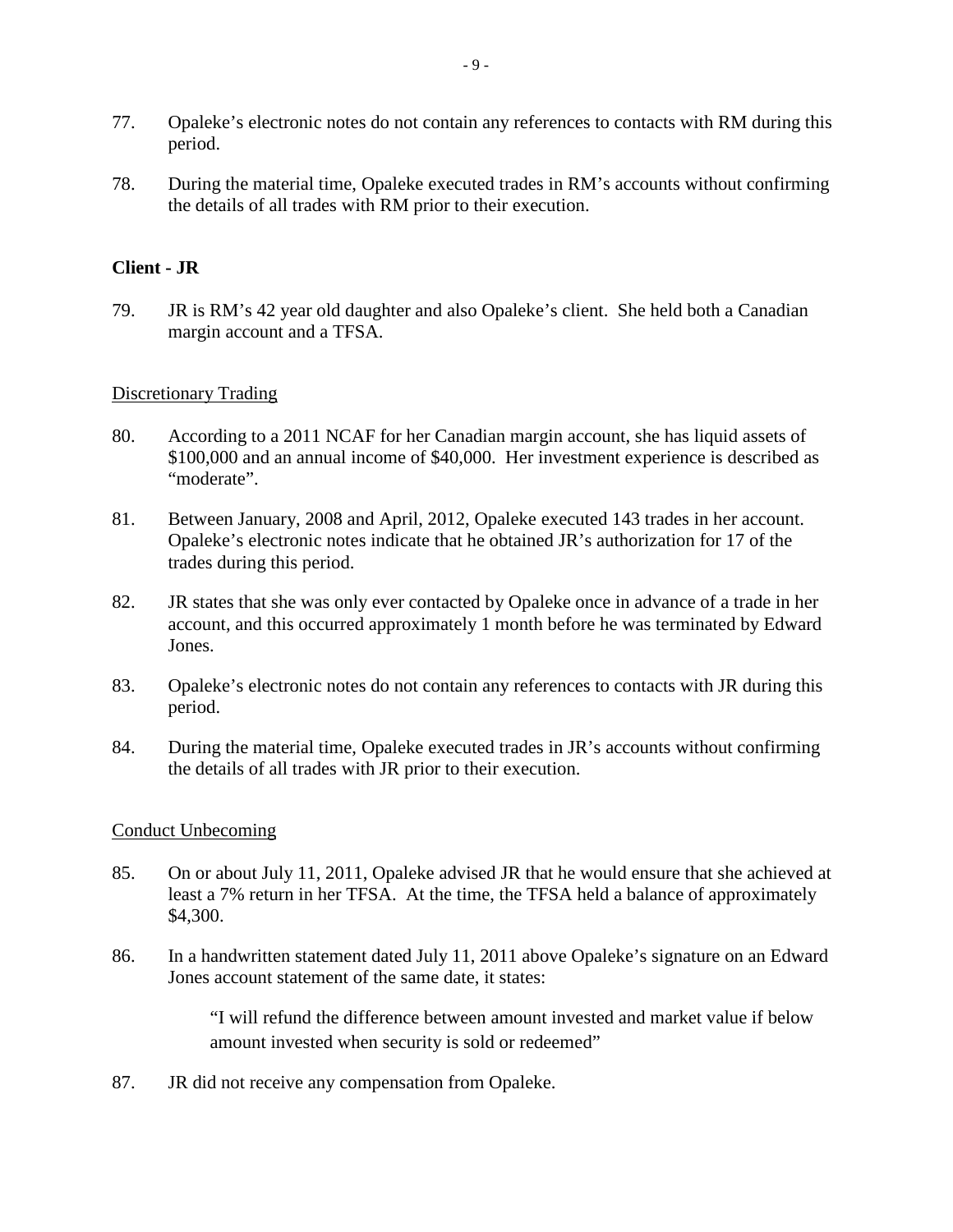88. The offer to compensate the client JR by personally offering compensation to guarantee results without the knowledge and approval of his firm constitutes conduct unbecoming.

#### **IV. TERMS OF SETTLEMENT**

- 89. This settlement is agreed upon in accordance with IIROC Dealer Member Rules 20.35 to 20.40, inclusive and Rule 15 of the Dealer Member Rules of Practice and Procedure.
- 90. The Settlement Agreement is subject to acceptance by the Hearing Panel.
- 91. The Settlement Agreement shall become effective and binding upon the Respondent and Staff as of the date of its acceptance by the Hearing Panel.
- 92. The Settlement Agreement will be presented to the Hearing Panel at a hearing ("the Settlement Hearing") for approval. Following the conclusion of the Settlement Hearing, the Hearing Panel may either accept or reject the Settlement Agreement.
- 93. If the Hearing Panel accepts the Settlement Agreement, the Respondent waives his/her/its right under IIROC rules and any applicable legislation to a disciplinary hearing, review or appeal.
- 94. If the Hearing Panel rejects the Settlement Agreement, Staff and the Respondent may enter into another settlement agreement; or Staff may proceed to a disciplinary hearing in relation to the matters disclosed in the Investigation.
- 95. The Settlement Agreement will become available to the public upon its acceptance by the Hearing Panel.
- 96. Staff and the Respondent agree that if the Hearing Panel accepts the Settlement Agreement, they, or anyone on their behalf, will not make any public statements inconsistent with the Settlement Agreement.
- 97. Unless otherwise stated, any monetary penalties and costs imposed upon the Respondent are payable immediately upon the effective date of the Settlement Agreement.
- 98. Unless otherwise stated, any suspensions, bars, expulsions, restrictions or other terms of the Settlement Agreement shall commence on the effective date of the Settlement Agreement.